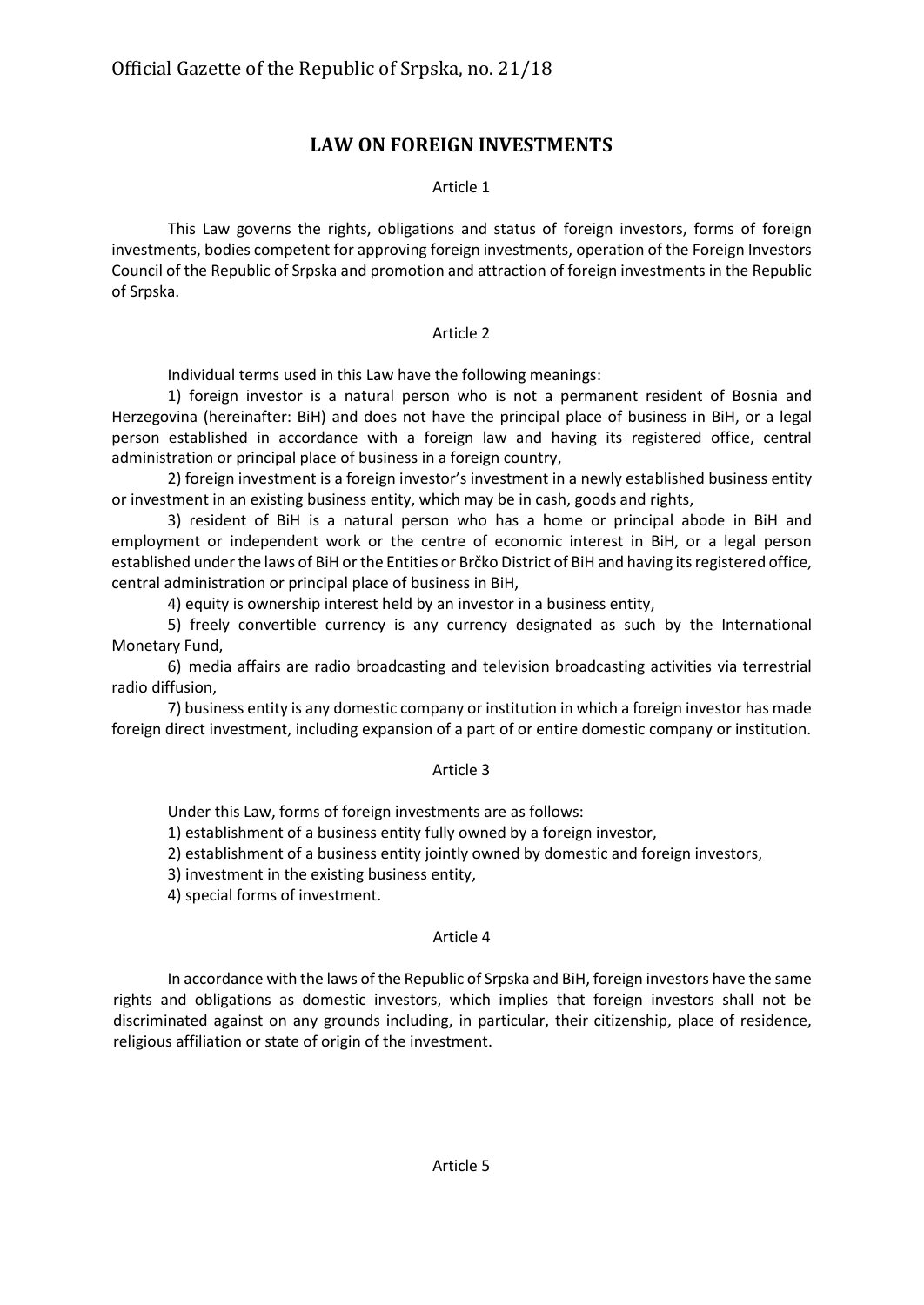A foreign investor may establish a business entity in the Republic of Srpska under the same conditions as those applicable to domestic investors, in accordance with the provisions of the law governing companies and other positive legal regulations, unless otherwise provided by this Law.

## Article 6

(1) A foreign investor has the right to invest and reinvest the gains from such investments in any sector of economic or non-economic activities in the Republic of Srpska, in the same form and under the same conditions as those stipulated for domestic investors (residents of BiH) by laws of the Republic of Srpska and BiH.

(2) Notwithstanding paragraph 1 of this Article, foreign equity in the registered capital of a business entity engaged in manufacturing weapons, ammunition, explosives for military use, military equipment, or media affairs (hereinafter: restricted sectors) may not exceed 49% of the registered capital of that business entity.

(3) If there is particularly justified interest, the Government of the Republic of Srpska (hereinafter: the Government) may issue a decision exempting the equity of a foreign investor in the specific business entities referred to in paragraph 2 of this Article from the restriction, if that is allowed by the regulations governing those fields.

## Article 7

A business entity owned by a foreign investor has the same rights, obligations and responsibilities as a business entity fully owned by the domestic legal entities or natural persons.

# Article 8

A foreign investor may acquire the right of ownership on immovable property in accordance with the regulations on property rights.

## Article 9

(1) For the purpose of investment, a foreign investor has the right to open an account with any commercial bank on the territory of the Republic of Srpska, in the national or any other freely convertible currency.

(2) A foreign investor has the right to convert the national currency into any freely convertible currency for payments related to their investment.

(3) A foreign investor has the right to transfer the funds resulting from their investment in the Republic of Srpska, without restriction, in any freely convertible currency, in particular:

1) gains from investment generated in the form of profit, dividend, interest and other related rights,

2) funds acquired by investors after liquidation of their investments in the Republic of Srpska, or from sale of property or property rights,

3) compensation arising from expropriation or other measures having similar effects.

(4) The transactions referred to in paragraph 3 of this Article shall be carried out through commercial banks upon fulfilment of all tax and other statutory obligations with respect to public revenues in the Republic of Srpska.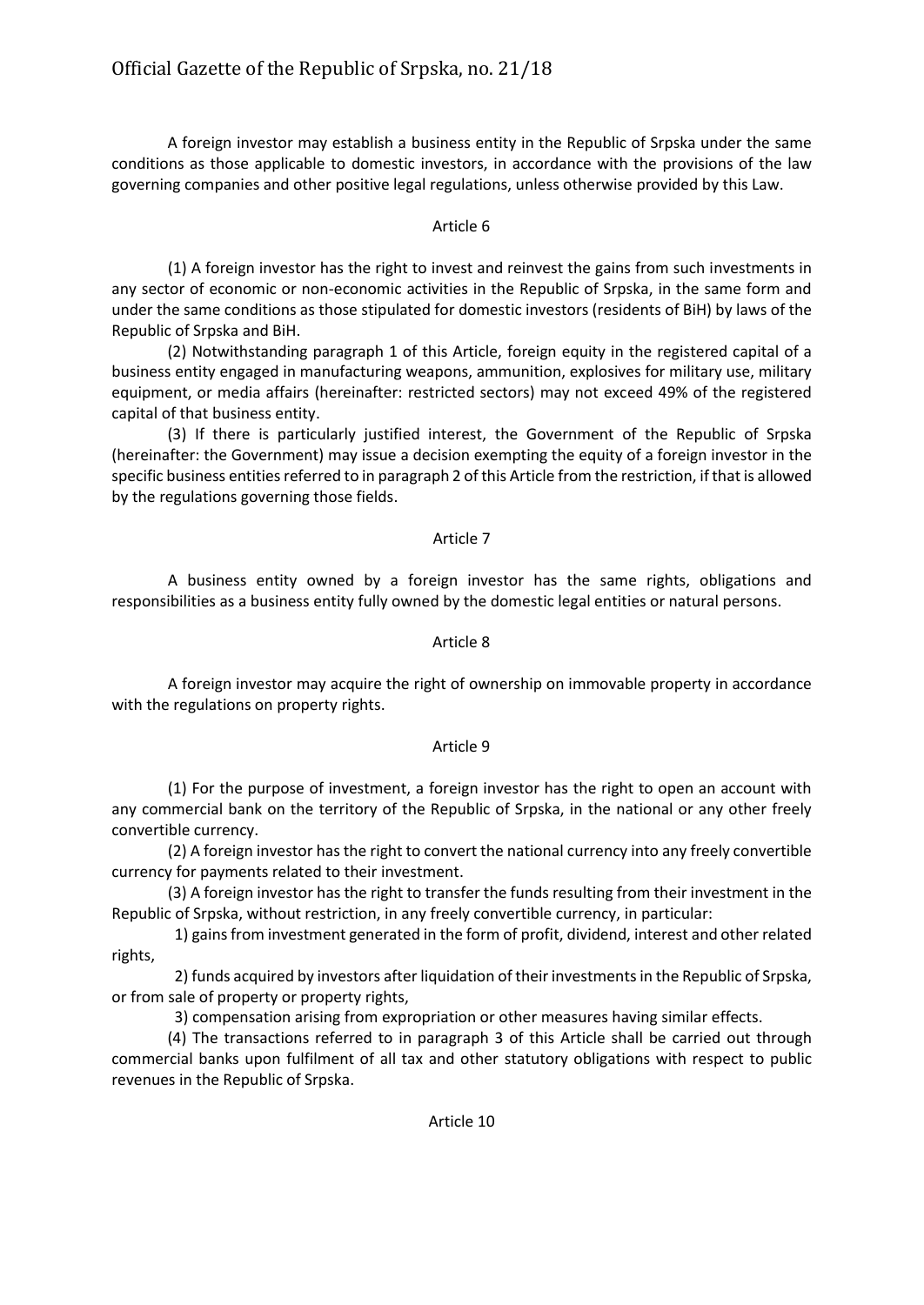# Official Gazette of the Republic of Srpska, nо. 21/18

A foreign investor has the right to recruit foreign employees without restriction, unless otherwise provided by special regulations governing the fields of labour and foreign employment, if there are no such employees at the domestic market.

#### Article 11

(1) A foreign investor is guaranteed that their investments shall not be expropriated or subjected to measures with similar effects, save for in exceptional cases, when in the public interest and in accordance with the laws and other regulations.

(2) A foreign investor is entitled to a fair, prompt and appropriate compensation they may dispose of freely, for any damage resulting from expropriation or other measures with similar effects.

(3) The right referred to in paragraph 2 of this Article does not exclude foreign investor's right to file an appeal against the decision on expropriation or measure with similar effects through regular procedure.

#### Article 12

(1) A foreign investment shall be exempt from the payment of duties and customs taxes, in accordance with the provisions of the law governing the customs policy in BiH.

(2) A foreign investment may be exempt from the payment of tax liabilities, in accordance with the provisions of the law governing the taxation policy of the Republic of Srpska, by applying the principles of equal treatment of foreign and domestic investors and investment encouragement through stimulative tax policy.

(3) A foreign investor shall keep books and prepare financial statements in accordance with the internationally accepted accounting and auditing standards and principles, which are also part of the legislation of the Republic of Srpska.

#### Article 13

(1) The procedure of foreign investment registration shall be carried out in accordance with the regulation governing the procedure of business entity registration in the Republic of Srpska.

(2) At least once every three months, the Agency for Intermediary, IT and Financial Services shall submit ex officio to the Ministry of Economic Relations and Regional Cooperation (hereinafter: the Ministry) data about the registered business entities with a foreign investment element.

(3) The data referred to in paragraph 2 of this Article include name of the foreign investor, country of the founder, object and amount of the agreed (subscribed) registered capital.

(4) The Government or its authorised body may publish general data about foreign investments while respecting the legitimate interests of business entities and ensuring that their trade secrets are not disclosed.

#### Article 14

(1) Foreign investments in business entities within the restricted sectors shall be approved by the Government, at the proposal of competent ministries.

(2) Foreign investments in business entities manufacturing weapons, ammunition, explosives for military use and military equipment shall be the competence of the Ministry of Trade and Tourism and Ministry of Industry, Energy and Mining, and investments in business entities engaged in media affairs shall be the competence of the Ministry of Transport and Communications, i.e. investment in the field of media affairs in local self-government units shall be the competence of the assemblies of the local self-government units.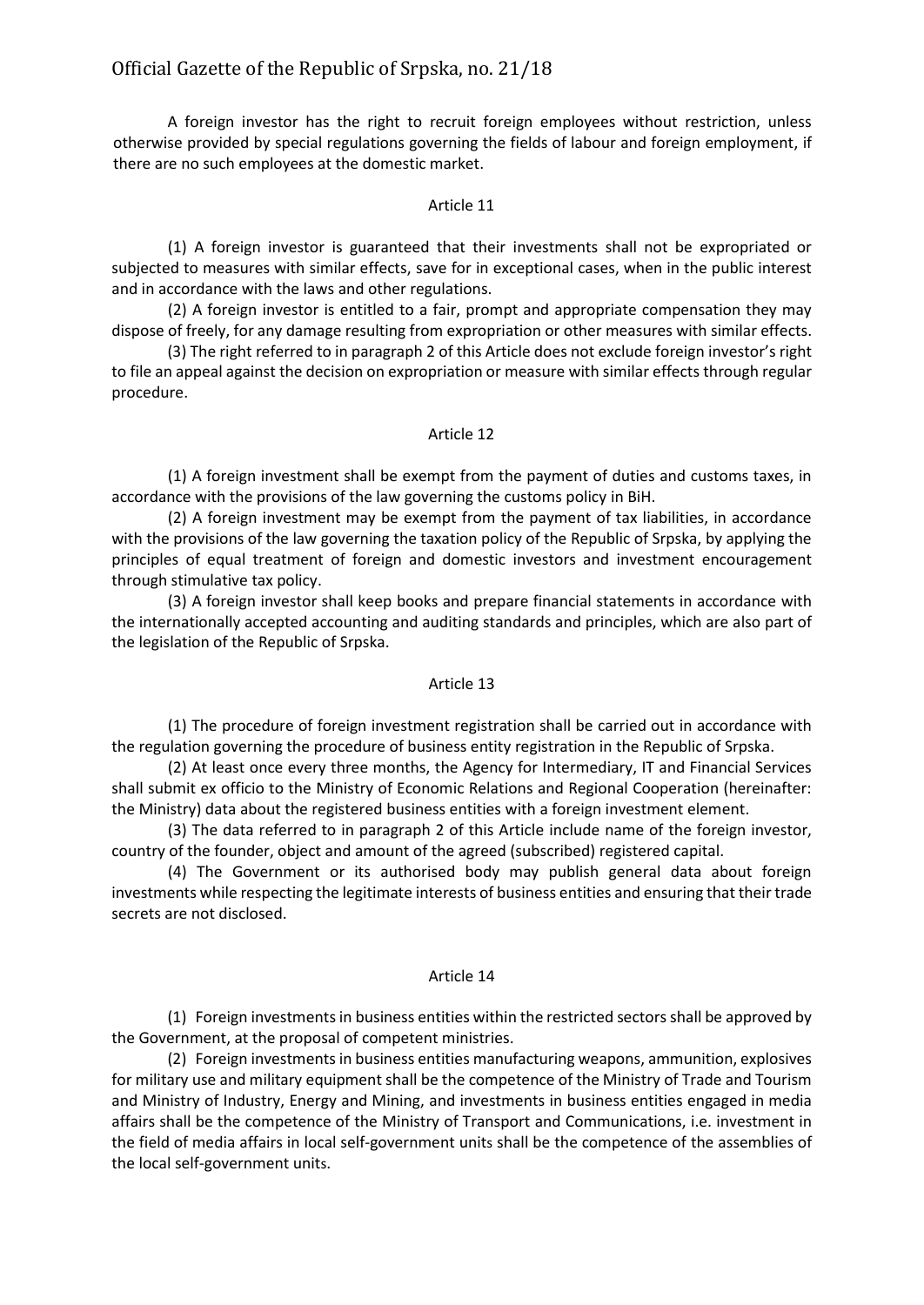# Official Gazette of the Republic of Srpska, nо. 21/18

(3) For investments in restricted sectors, foreign investors shall submit a foreign investment approval application to the competent ministry referred to in paragraph 2 of this Article.

(4) The Government shall issue a decision about the application referred to in paragraph 3 of this Article within 30 days from the date of receipt of a complete application.

(5) If there are reasons to supplement the documentation and postpone the issue of the decision, the competent ministry shall notify the applicant thereof within a further period of 30 days.

(6) The Government shall issue a decision with a rationale and deliver it to the party at the latest within 60 days from the date of receipt of a complete application.

(7) Appeal is not admissible against the decision referred to in paragraph 6 of this Article, but administrative dispute may be initiated before the competent court.

#### Article 15

(1) To encourage and promote foreign investments in the Republic of Srpska, a foreign investment encouragement strategy in the Republic of Srpska (hereinafter: the Strategy) shall be adopted, as a comprehensive document which includes objectives, measures and responsibility for the activities on attracting foreign investments.

(2) In cooperation with other competent institutions at the republic and local level, the Ministry shall establish and prepare basic elements for Strategy preparation.

(3) The Strategy shall be adopted by the National Assembly of the Republic of Srpska, at the proposal of the Government.

#### Article 16

The Foreign Investors Council of the Republic of Srpska (hereinafter: the Council) is an advisory body to the Government, established for the purpose of facilitating and encouraging foreign investments and improving the overall business ambiance for foreign investors of the Republic of Srpska, and for a fuller coordination and cooperation between the institutions of the republic and local level in the field of foreign investments.

#### Article 17

The tasks of the Council are:

1) consider the foreign investment encouragement strategy in the Republic of Srpska and provide guidelines during its preparation,

2) analyse business environment for foreign investment and propose measures and actions to remove the present limiting factors for foreign investors,

3) initiate amendments to laws and bylaws which encourage and facilitate foreign investment,

4) exchange information and establish a fuller cooperation between the institutions of the republic and local levels and business community in order to create a more favourable business ambiance for foreign investment, overcome potential difficulties during the implementation of the existing investments and promote the Republic of Srpska with a good practice of foreign investment,

5) encourage, promote and facilitate foreign investments,

6) consider other issues relevant for encouraging and directing foreign investments.

## Article 18

(1) The Council shall be appointed by the Government at the proposal of: line ministries, Chamber of Commerce, local self-government units and foreign investors.

(2) Council members shall not receive any compensation for their work, and technical and administrative tasks for the Council shall be conducted by the Ministry.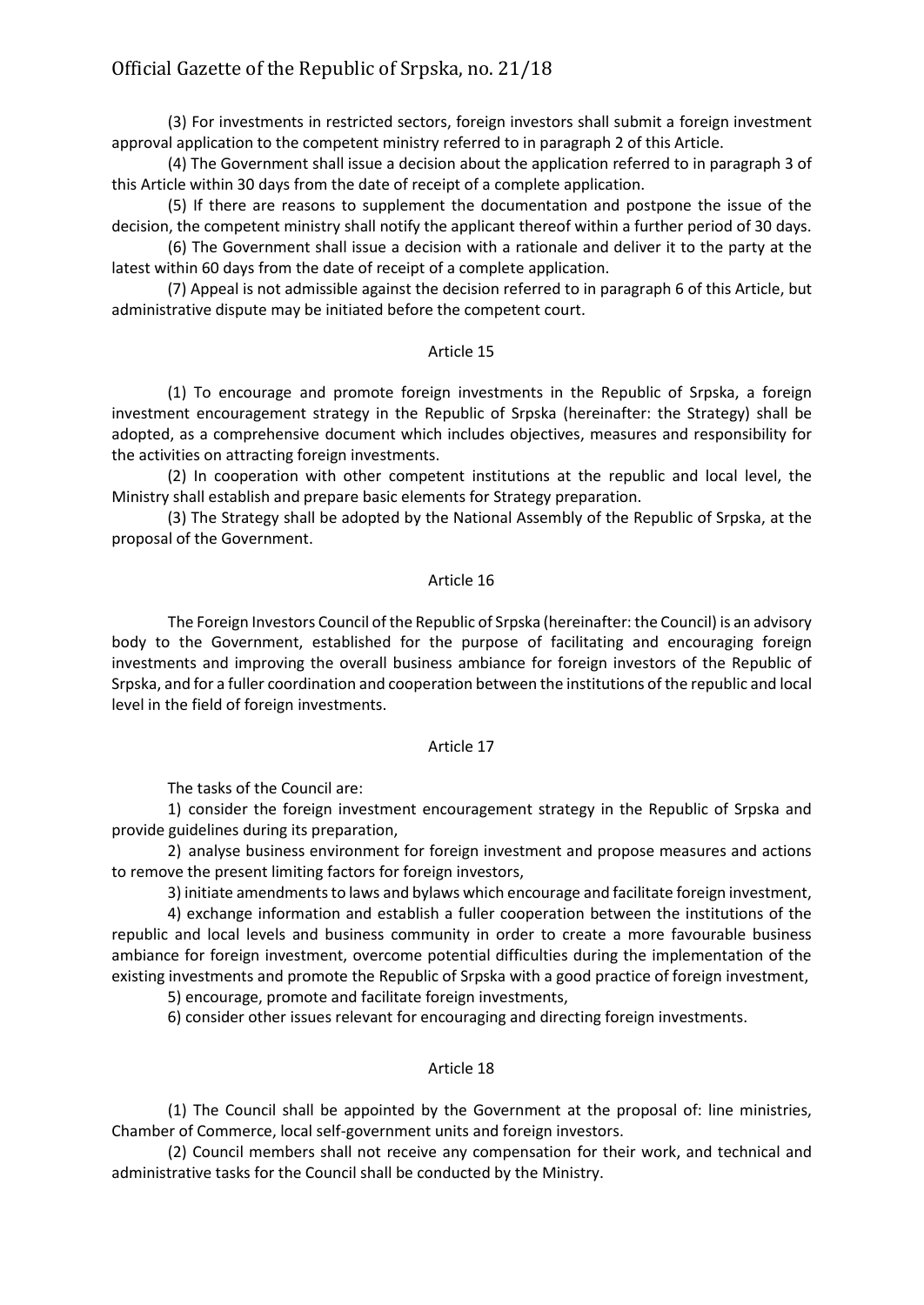### Article 19

(1) The mayor or head of a municipality shall submit investment projects to the Ministry regularly, at least once a year, for the purpose of presentation of investment potentials of local communities.

(2) The Ministry and representative offices of the Republic of Srpska abroad shall post the projects referred to in paragraph 1 of this Article on their web pages intended for foreign investment promotion, promote them at investment events and in direct contacts with foreign investors.

#### Article 20

(1) Competent bodies of local self-government units shall conduct investor aftercare through regular visits to the existing business entities, collect information about their operation, development plans and potential problems, in order to keep and expand the existing investments.

(2) In cooperation with the competent body of the local self-government unit, the Ministry shall conduct investor aftercare through joint visits to collect information about the conditions for doing business and propose measures to improve business ambiance.

(3) At least once a year, the Ministry shall organise meetings with local self-government units in order to analyse results of the aftercare referred to in paragraphs 1 and 2 of this Article.

#### Article 21

(1) Business entity owned by a foreign investor shall submit to the mayor or head of the municipality of its registered office, information about the amounts of implemented foreign investments, by the end of March of the current year for the previous year.

(2) The information referred to in paragraph 1 of this Article include business name of the entity, address of its registered office, country of foreign investor, registration number of the entity and amount of foreign investment in goods, rights and cash presented in convertible marks.

#### Article 22

The mayor or head of a municipality shall submit to the Ministry the information referred to in Article 21, paragraph 2 of this Law on implemented foreign investmentsin the territory of their local self-government unit, at the latest by the end of April of the current year for the previous year.

#### Article 23

The collected information referred to in Article 21, paragraph 2 of this Law on implemented foreign investments shall only be used for statistical purposes, and other information may be used exclusively for the needs of competent bodies of the local self-government unit or the Ministry, and shall not be published.

## Article 24

The Minister of Economic Relations and Regional Cooperation shall submit to the Government an annual report on foreign investments implementation in the Republic of Srpska for the previous